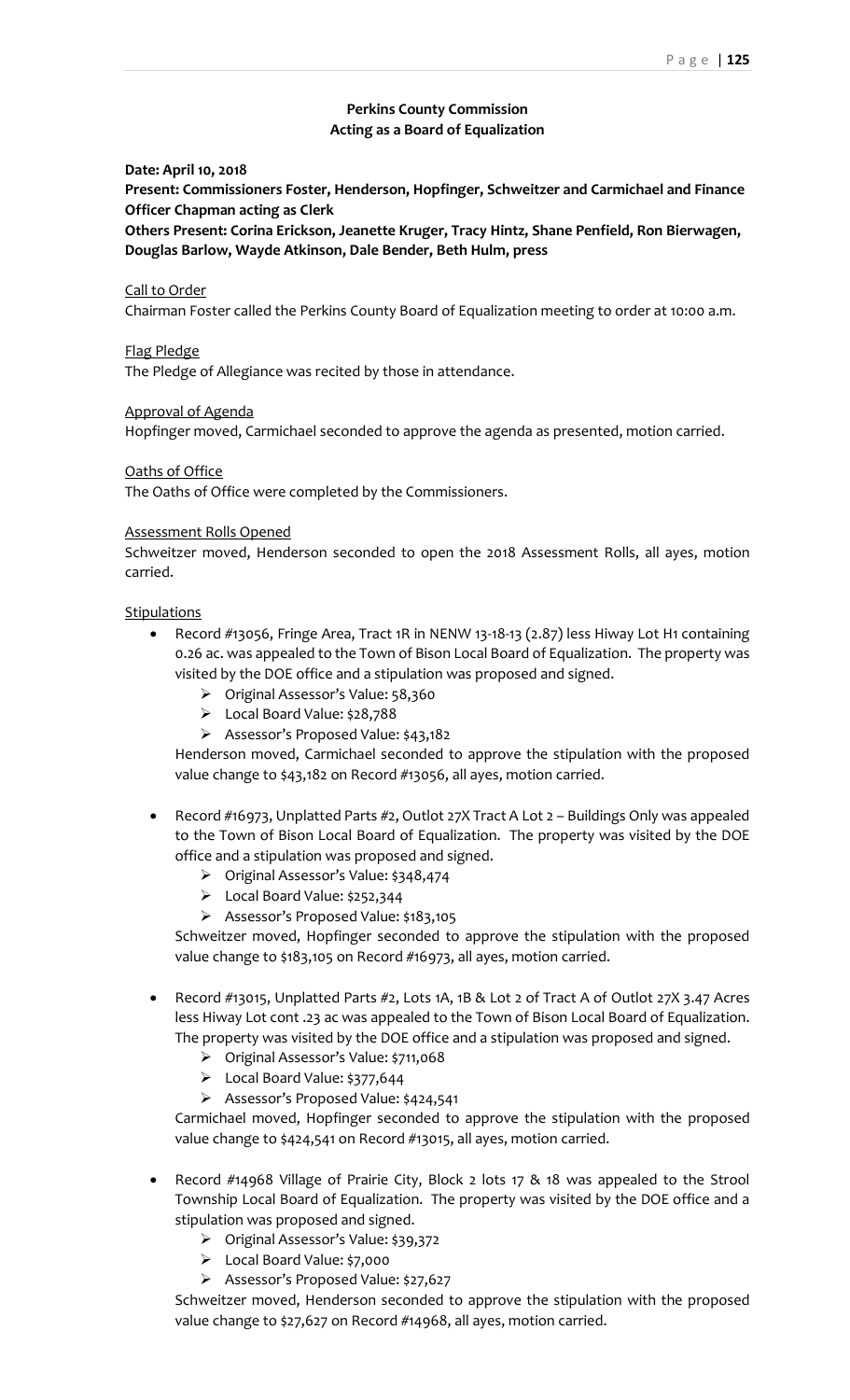- Record #13593, Lemmon's 3<sup>rd</sup> Addn Blk 2 Lot 10 was appealed to the City of Lemmon Local Board of Equalization. The property was visited by the DOE office and a stipulation was proposed and signed.
	- ➢ Original Assessor's Value: \$18,867
	- ➢ Local Board Value: \$11,426
	- ➢ Assessor's Proposed Value: \$15,457

Carmichael moved, Hopfinger seconded to approve the stipulation with the proposed value of \$15,457 on Record #13593, all ayes, motion carried.

- Record #13933, Hillside Addn Blk 2 Lot 12 was appealed to the City of Lemmon Local Board of Equalization. The property was visited by the DOE Office and a stipulation was proposed and signed.
	- ➢ Original Assessor's Value: \$78,856
	- ➢ Local Board Value: \$78,856 (no change)
	- ➢ Assessor's Proposed Value: \$77,700

Schweitzer moved, Hopfinger seconded to approve the stipulation with the proposed value of \$77,700 on Record #13933, all ayes, motion carried.

- Record #13923 Hillside Addn Blk 2 Lot 1 was appealed to the City of Lemmon Local Board of Equalization. The property was visited by the DOE Office and a stipulation was signed.
	- ➢ Original Assessor's Value: \$33,233
	- ➢ Local Board Value: \$30,000
	- ➢ Assessor's Proposed Value: \$27,974

Carmichael moved, Hopfinger seconded to approve the stipulation with the proposed value of \$27,974 on Record #13923, all ayes, motion carried.

- Record #13310 Milw Land Co 1<sup>st</sup> Addn Blk 31 W 25' of N 90' of Lot 7 & N 90' of Lot 8 was appealed to the City of Lemmon Local Board of Equalization. The property was visited by the DOE Office and a stipulation was signed.
	- ➢ Original Assessor's Value: \$47,847
	- ➢ Local Board Value: \$40,786
	- ➢ Assessor's Proposed Value: \$41,533

Hopfinger moved, Henderson seconded to approve the stipulation with the proposed value of \$41,533 on Record #13310, all ayes, motion carried.

- Record #17364 Behrmann Mork Addn Blk 5 Lot 1 less South 5' was appealed to the City of Lemmon Local Board of Equalization. The property was visited by the DOE Office and a stipulation was signed.
	- ➢ Original Assessor's Value: \$324,353
	- ➢ Local Board Value: \$252,120
	- ➢ Assessor's Proposed Value: \$300,287

Schweitzer moved, Hopfinger seconded to approve the stipulation with the proposed value of \$300,287 on Record #17364, all ayes, motion carried.

- Record #15384 Lemmon Original Blk 12 Lots 8 & 9 was appealed to the City of Lemmon Local Board of Equalization. The property was visited by the DOE Office and a stipulation was signed.
	- ➢ Original Assessor's Value: \$78,051
	- ➢ Local Board Value: \$70,149
	- ➢ Assessor's Proposed Value: \$78,051

Schweitzer moved, Carmichael seconded to approve the stipulation with the proposed value of \$78,051 on Record #15384, all ayes, motion carried.

- Record  $\#13573$  Lemmon's 2<sup>nd</sup> Addn Blk 8 Lots 12 thru 16 was appealed to the City of Lemmon Local Board of Equalization. The property was visited by the DOE Office and a stipulation was signed.
	- ➢ Original Assessor's Value: \$177,446
	- ➢ Local Board Value: \$125,965
	- ➢ Assessor's Proposed Value: \$141,138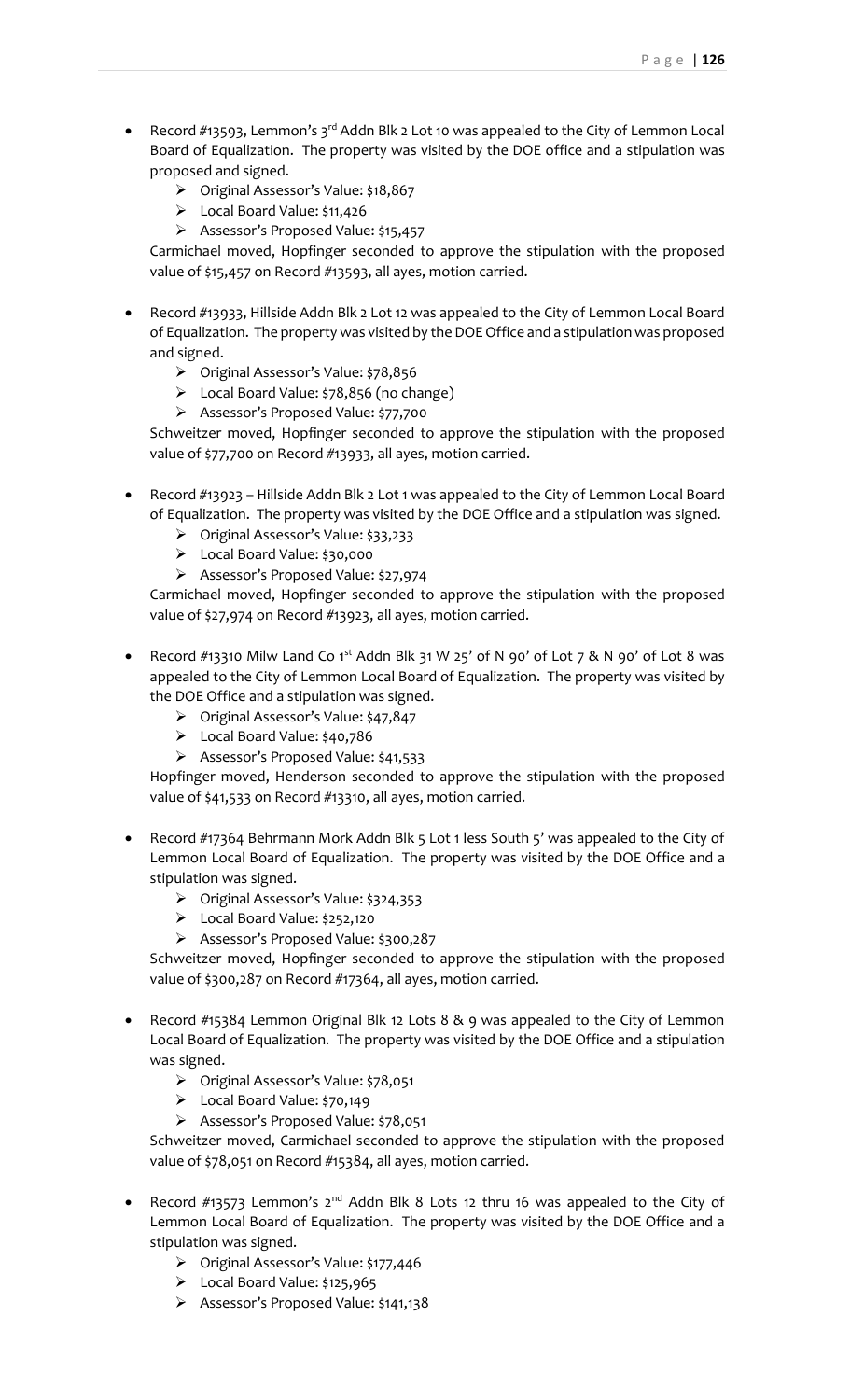Hopfinger moved, Carmichael seconded to approve the stipulation with the proposed value of \$141,138 on Record #13573, all ayes, motion carried.

- Record  $\#$ 13565 Lemmon's 2<sup>nd</sup> Addn Blk 7 Lots 7-12 was appealed to the City of Lemmon Local Board of Equalization. The property was visited by the DOE Office and a stipulation was signed.
	- ➢ Original Assessor's Value: \$1,717,244
	- $\triangleright$  Local Board Value: \$1,405,067
	- ➢ Assessor's Proposed Value: \$1,717,244

Schweitzer moved, Carmichael seconded to approve the stipulation with the proposed value of \$1,717,244, all ayes, motion carried.

Appeals

- Record #13584 Lemmon's 3<sup>rd</sup> Addn Blk 1 N 53' of Lots 11 & 12 was appealed to the City of Lemmon Local Board of Equalization. The property was visited by the DOE Office and a recommendation was made.
	- ➢ Original Assessor's Value: \$42,653
	- ➢ Local Board Value: \$34,500
	- ➢ Assessor's Proposed Value: \$42,653

Schweitzer moved, Carmichael seconded to approve the DOE proposed value of \$42,653 on Record #13584, roll call vote: Henderson, aye, Hopfinger nay, Schweitzer aye, Carmichael aye, Foster aye, motion carried.

- Record #13167 Lemmon Original Blk 12 Lots 14-18 was appealed to the City of Lemmon Local Board of Equalization. No action was taken by the City of Lemmon Local Board of Equalization.
	- ➢ Original Assessor's Value: \$251,932
	- ➢ Local Board Value: no action taken

Following review of the property, Carmichael moved, Henderson seconded to set the value at \$207,140 for Record #13167, motion carried.

- Record #13829 Reno's Addn Blk 3 Lots 7, 8 & 9 was appealed to the City of Lemmon Local Board of Equalization. The property was visited by the DOE Office and a recommendation was made.
	- ➢ Original Assessor's Value: \$296,517
	- ➢ Local Board Value: \$237,148
	- ➢ Assessor's Proposed Value: \$296,517

Following review of the property data, Henderson moved, Hopfinger seconded to set the assessed value at \$283,604, all ayes, motion carried.

- Record #13830 Reno's Addn Blk 3 Lots 10, 11, 12 was appealed to the City of Lemmon Local Board of Equalization. The property was visited by the DOE Office and a recommendation was made.
	- ➢ Original Assessor's Value: \$219,852
	- ➢ Local Board Value: \$134,420
	- ➢ Assessor's Proposed Value: \$219,852

Following review of the property data, Henderson moved, Hopfinger seconded to set the assessed value at \$198,309, all ayes, motion carried.

- Record #13887, Morningside Addn Blk 1 Lot 3, 4 & N /12 Lot 5 was appealed to the City of Lemmon Local Board of Equalization. The property was visited by the DOE Office and a recommendation was made.
	- ➢ Original Assessor's Value: \$131,982
	- ➢ Local Board Value: \$100,000
	- ➢ Assessor's Proposed Value: \$131,982

Following review of the property data, Schweitzer moved, Henderson seconded t0 approve the DOE recommended proposed value of \$131,982, all ayes, motion carried.

The Commission recessed for lunch at 12:30 p.m. The Commission reconvened at 1:30 p.m.